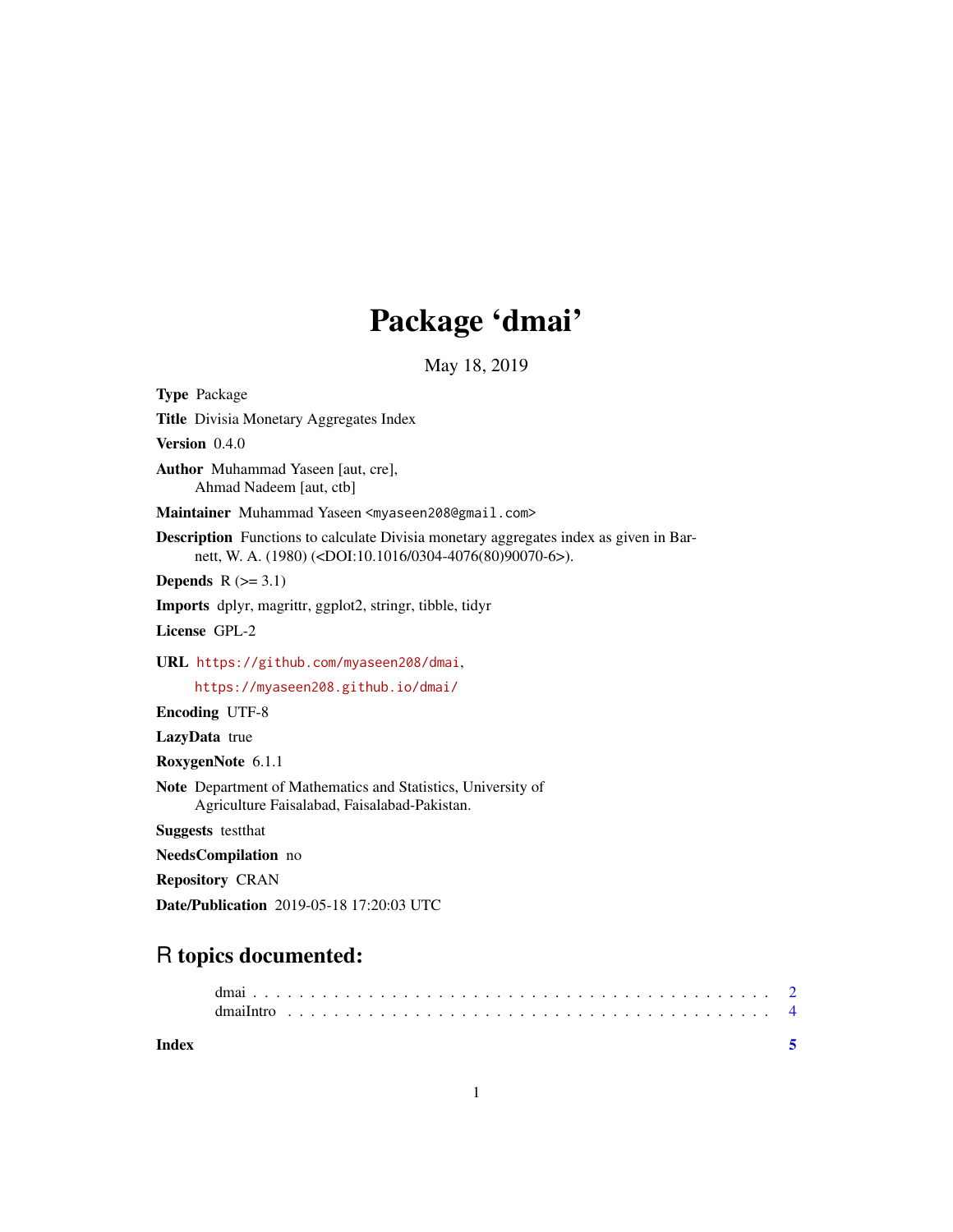#### <span id="page-1-0"></span>Description

Calculates Divisia monetary aggregates index as given in Barnett, W. A. (1980).

#### Usage

```
## Default S3 method:
dmai(.data, method = c("Barnett", "Hancock"),
  logbase = NULL)
```
#### Arguments

| .data   | data.frame                                                                                           |
|---------|------------------------------------------------------------------------------------------------------|
| method  | Method to calculate Divisia monetary aggregates index, Barnett or Hancock                            |
| logbase | base of log to be used in Barnett divisia monetary aggregates index method,<br>default is NULL or 10 |

#### Value

Divisia Monetary Aggregates Index

#### Author(s)

- 1. Muhammad Yaseen (<myaseen208@gmail.com>)
- 2. Ahmad Nadeem (<Ahmed.Nadeem@sbp.org.pk>)

#### References

Barnett, W. A. (1980). Economic Monetary Aggregates: An Application of Aggregation and Index Number Theory. *Journal of Econometrics*. 14(1):11-48. (https://www.sciencedirect.com/science/article/pii/03044076809007

### Examples

```
Data <-
  tibble::tibble(
  Date = paste(c("Jun", "Dec"), rep(seq(from = 2000, to = 2017, by = 1), each = 2), sep = "-"), x1 = runif(n = 36, min = 162324, max = 2880189), x2 = runif(n = 36, min = 2116, max = 14542), x3 = runif(n = 36, min = 92989, max = 3019556)
  x x4 = runif(n = 36, min = 205155, max = 4088784)<br>
x x5 = runif(n = 36, min = 6082, max = 186686)
          = runif(n = 36, min = 6082, max = 186686)
  , x6 = runif(n = 36, min = 11501, max = 50677)
  , x7 = runif(n = 36, min = 61888, max = 901419), x8 = runif(n = 36, min = 13394, max = 347020)
```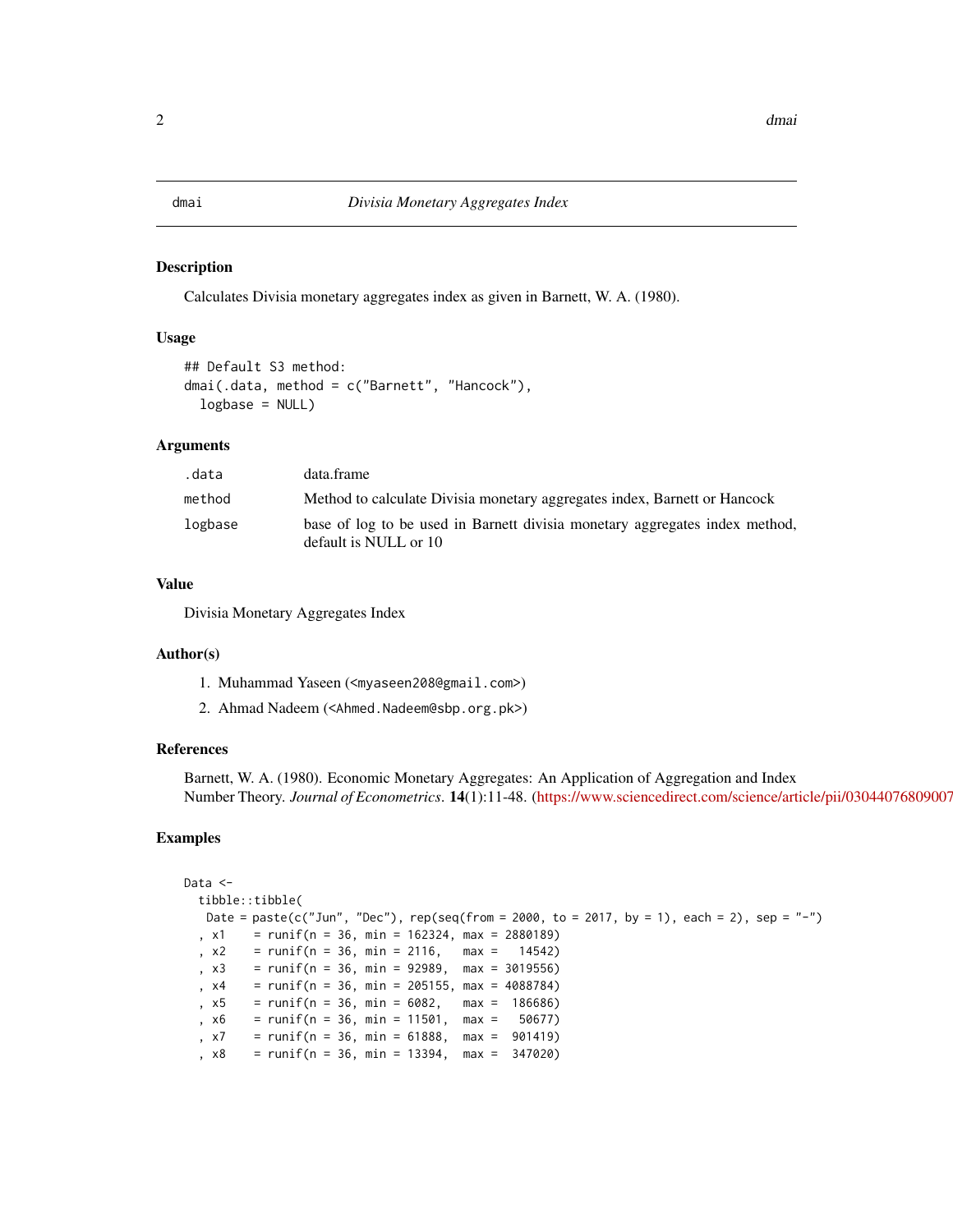```
, x9 = runif(n = 36, min = 25722, max = 701887), x10 = runif(n = 36, min = 6414, max = 37859), x11 = runif(n = 36, min = 11688, max = 113865)
 , x12 = runif(n = 36, min = 2311, max = 23130)
 , x13 = runif(n = 36, min = 23955, max = 161318)
 , r1 = runif(n = 36, min = 0.00, max = 0.00), r2 = runif(n = 36, min = 0.00, max = 0.00), r3 = runif(n = 36, min = 0.00, max = 0.00), r4 = runif(n = 36, min = 0.93, max = 7.43)
 , r5 = runif(n = 36, min = 1.12, max = 7.00)
  , r6 = runif(n = 36, min = 0.99, max = 7.93)
 , r7 = runif(n = 36, min = 1.51, max = 7.42)
  , r8 = runif(n = 36, min = 2.20, max = 9.15)
 , r9 = runif(n = 36, min = 2.64, max = 9.37)
 , r10 = runif(n = 36, min = 2.80, max = 11.34)
 , r11 = runif(n = 36, min = 3.01, max = 12.41)
 , r12 = runif(n = 36, min = 2.78, max = 13.68)
 , r13 = runif(n = 36, min = 3.23, max = 14.96)
 \lambdaData$Date <- as.Date(paste("01", Data$Date, sep = "-"), format = "%d-%b-%Y")
Data
# Divisia monetary aggregates index using Barnett method
DMAIBarnett <- dmai(.data = Data, method = "Barnett", logbase = NULL)
DMAIBarnett
DMAIBarnett1 \leq dmai(.data = Data, method = "Barnett", logbase = 10)
DMAIBarnett1
DMAIBarnett2 <- dmai(.data = Data, method = "Barnett", logbase = 2)
DMAIBarnett2
DMAIBarnett3 <- dmai(.data = Data, method = "Barnett", logbase = exp(1))
DMAIBarnett3
# Divisia monetary aggregates index using Hancock method
DMAIHancock <- dmai(.data = Data, method = "Hancock")
DMAIHancock
library(ggplot2)
ggplot(data = DMAIBarnett, mapping = aes(x = Date, y = DMAI)) +geom_point() +
 geom_line() +
 geom_text(aes(label = round(DMAI, 2)), vjust = "inward", hjust = "inward") +
 scale_x_date(
               date_breaks = "6 months"
             , date_labels = "%b-%Y"
             , limits = c(min(DMAIBarnett$Date), max = max(DMAIBarnett$Date))) +
 theme_bw() +
 theme(axis.text.x = element_text(angle = 90))
ggplot(data = DMAIHancock, mapping = aes(x = Date, y = DMAI)) +geom_point() +
 geom_line() +
 geom_text(aes(label = round(DMAI, 2)), vjust = "inward", hjust = "inward") +
```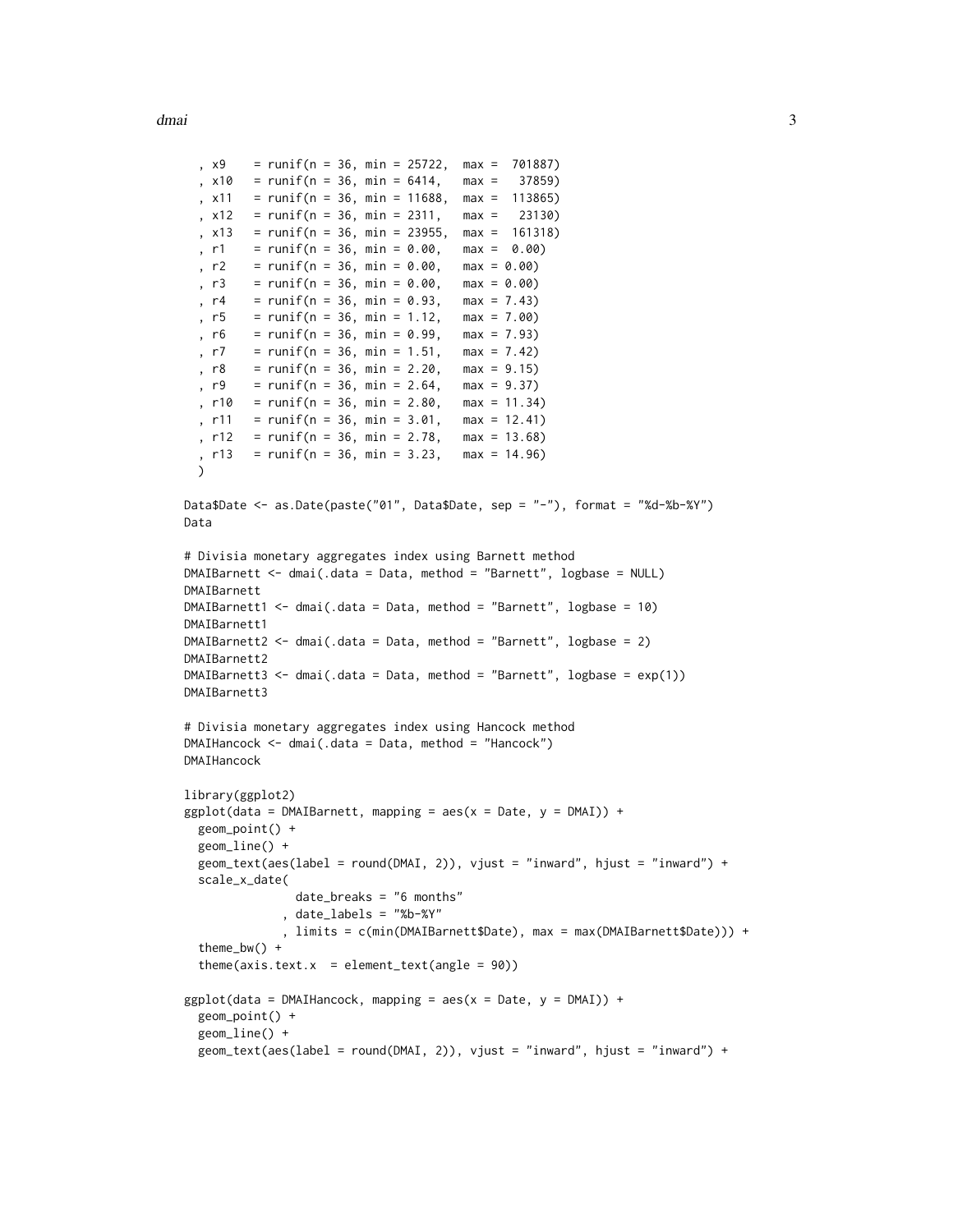```
scale_x_date(
              date_breaks = "6 months"
            , date_labels = "%b-%Y"
            , limits = c(min(DMAIHancock$Date), max = max(DMAIHancock$Date))) +
theme_bw() +
theme(axis.text.x = element_text(angle = 90))
```
dmaiIntro *Divisia Monetary Aggregates Index*

#### Description

The dmai package provides functionalities to calculate Divisia monetary aggregates index as given in Barnett, W. A. (1980).

#### Author(s)

- 1. Muhammad Yaseen (<myaseen208@gmail.com>)
- 2. Ahmad Nadeem (<Ahmed.Nadeem@sbp.org.pk>)

#### References

Barnett, W. A. (1980). Economic Monetary Aggregates: An Application of Aggregation and Index Number Theory. *Journal of Econometrics*. 14(1):11-48. (https://www.sciencedirect.com/science/article/pii/03044076809007